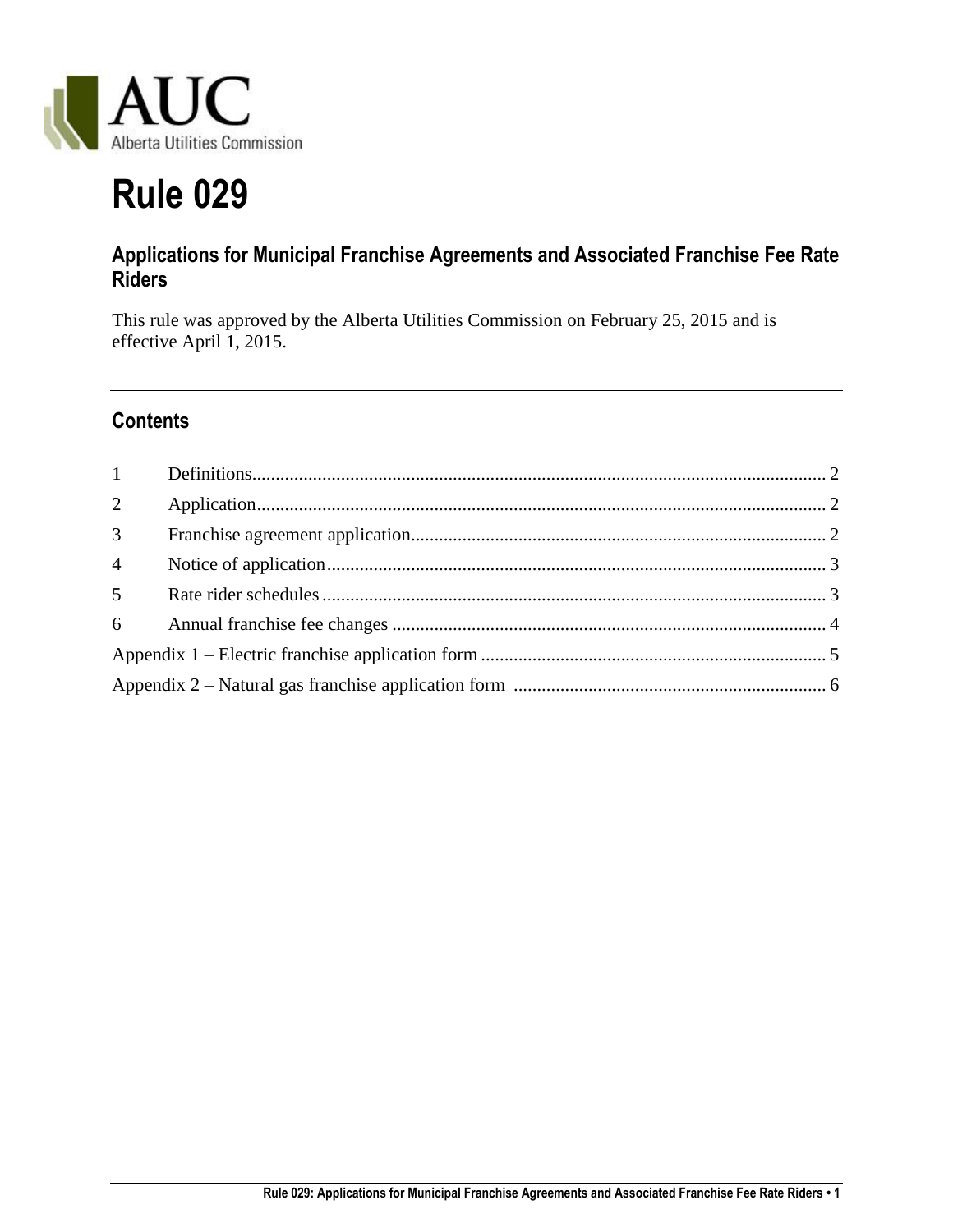#### <span id="page-1-0"></span>**1 Definitions**

In this rule,

- (a) "Commission" means the Alberta Utilities Commission as defined in the *Alberta Utilities Commission Act*;
- (b) "electric utility" means an electric utility as defined in the *Electric Utilities Act*, which provides electric distribution service as defined in the act;
- (c) "franchise agreement" means an agreement made between a municipality and an owner of an electric utility or an owner of a gas utility which grants the owner of the utility the right to provide electric distribution service or gas service, in all or part of the municipality, in accordance with Section 45 of the *Municipal Government Act*;
- (d) "franchise fee rate rider" means the rate approved by the Commission to be charged to customers of the electric utility or gas utility in the municipality resulting from the franchise agreement;
- (e) "gas utility" means a gas utility as defined in the *Gas Utilities Act*;
- (f) "municipality" means a municipality as defined in the *Municipal Government Act*;
- (g) "owner" means an owner of an electric utility as defined in the *Electric Utilities Ac*t or an owner of a gas utility as defined in the *Gas Utilities Act*;
- (h) "template" means the standard electric franchise agreement approved in Decision 2012-255 or Decision 2012-294 for an electric utility or the standard natural gas franchise agreement approved in Decision 20069-D01-2015 for a gas utility.

#### <span id="page-1-1"></span>**2 Application**

**2.1** This rule applies to applications seeking approval of a franchise agreement and the associated franchise fee rate rider, from ATCO Electric Ltd., FortisAlberta Inc., ATCO Gas and Pipelines Ltd., and AltaGas Utilities Inc., pursuant to the *Electric Utilities Act* or *Gas Utilities Act* and the *Municipal Government Act*.

#### <span id="page-1-2"></span>**3 Franchise agreement application**

- **3.1** An owner of an electric utility may apply for approval of a franchise agreement by submitting:
	- (a) the completed form set out in Appendix 1,
	- (b) the proposed franchise agreement which is in accordance with the template for an electric utility,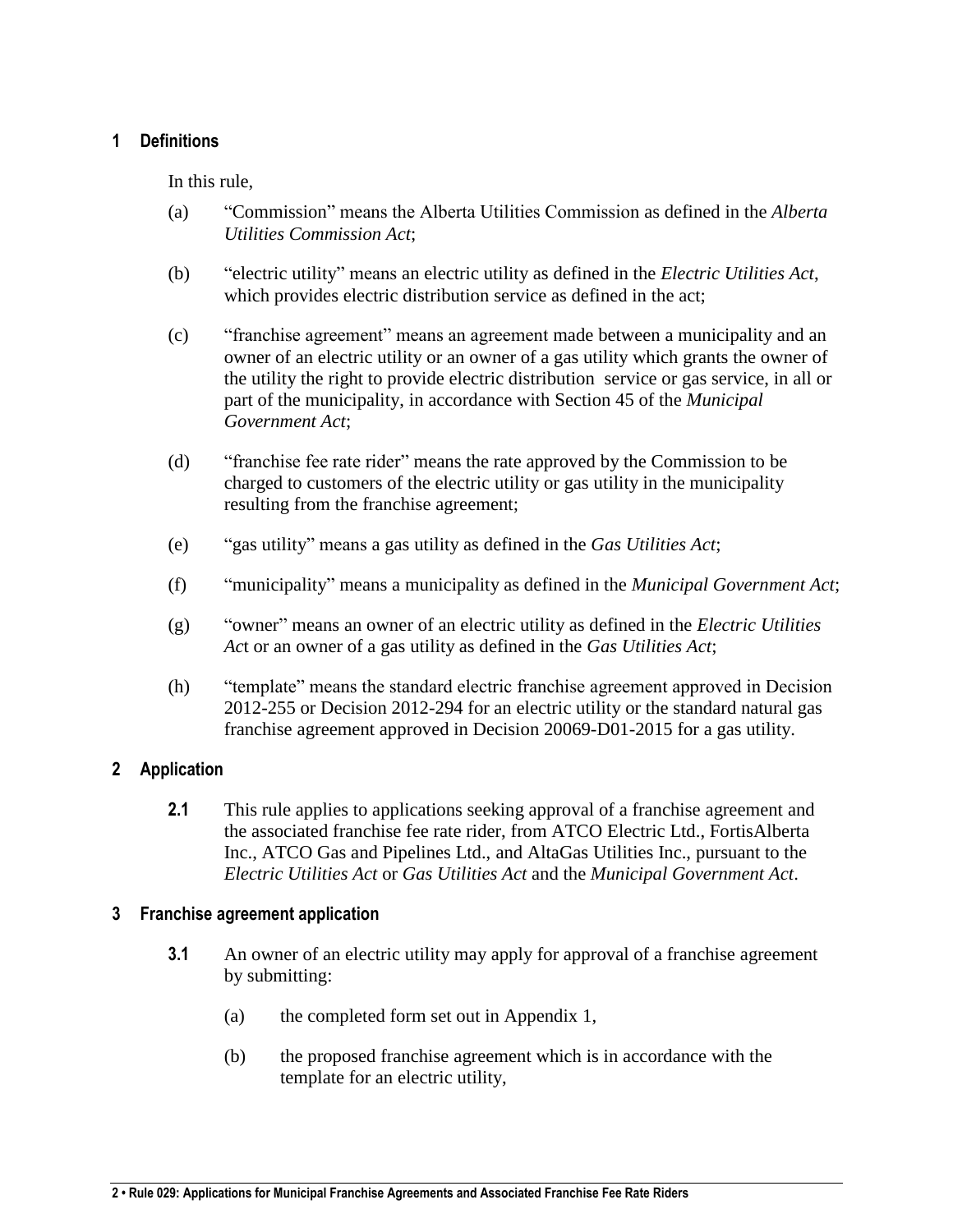- (c) the rate rider schedule showing the franchise fee percentage and the effective date of the franchise fee rate rider,
- (d) a copy of all written objections or concerns received from interested parties.
- **3.2** An owner of a gas utility may apply for approval of a franchise agreement by submitting:
	- (a) the completed form set out in Appendix 2,
	- (b) the proposed franchise agreement which is in accordance with the template for a gas utility,
	- (c) the rate rider schedule showing the franchise fee percentage and the effective date of the franchise fee rate rider,
	- (d) a copy of all written objections or concerns received from interested parties.
- **3.3** If an applicant makes any changes to the template, it must list the changes, and provide additional information on the changes, including the result or impact of the changes and supporting rationale for each change.

#### <span id="page-2-0"></span>**4 Notice of application**

- **4.1** Before filing an application with the Commission, an applicant shall prepare a notice of application containing the information set out in the notice of application template available on the Commission website, and place the notice in the newspaper having the widest circulation in the municipality.
- **4.2** When determining which newspaper to place the notice in, the applicant shall consult with the municipality who is a party to the franchise agreement.
- **4.3** If no newspaper is in circulation in the municipality, an applicant must inform the Commission and discuss an alternate manner of giving notice.
- **4.4** The municipality who is a party to the franchise agreement may post on its website the notice of application.
- **4.5** An applicant or the municipality who is a party to the franchise agreement shall respond to inquiries about the franchise agreement and provide a copy of the franchise agreement to any person requesting a copy.

#### <span id="page-2-1"></span>**5 Rate rider schedules**

**5.1** In the event that the franchise fee rate rider will not be effective on the anticipated date, the applicant shall file an updated rate rider schedule showing the franchise fee percentage and the new effective date of the franchise fee.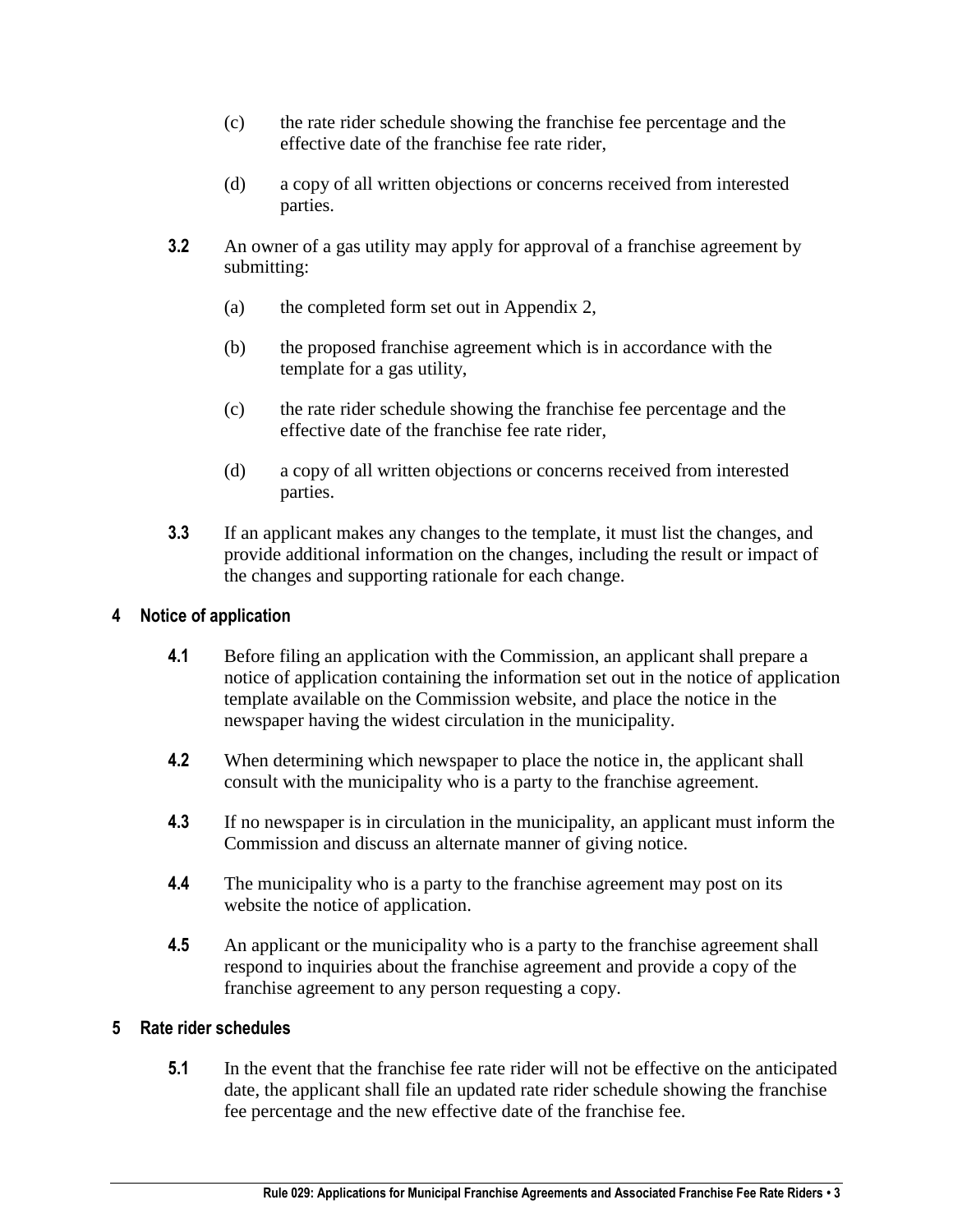#### <span id="page-3-0"></span>**6 Annual franchise fee changes**

- **6.1** Any change in the level of the franchise fee to be charged under an approved franchise agreement is required to be filed with the Commission for acknowledgement before the rate comes into effect.
- **6.2** Prior to implementing any change in the franchise fee rate rider schedule, the municipality who is a party to the franchise agreement must notify utility customers of the proposed change in the rate through the publication of a notice in the newspaper having the widest circulation in the municipality, at least 45 days prior to the implementation of the revised rate.
- **6.3** If no newspaper is in circulation in the municipality, the Commission must be informed and an alternate manner of giving notice discussed.
- **6.4** The owner of an electric utility or the owner of gas utility in its filing for acknowledgement shall:
	- (a) indicate the proposed franchise fee changes,
	- (b) attach a copy of the newspaper notice or notice given by alternate means,
	- (c) include an updated rate rider schedule showing the effective date of the new franchise fee percentage.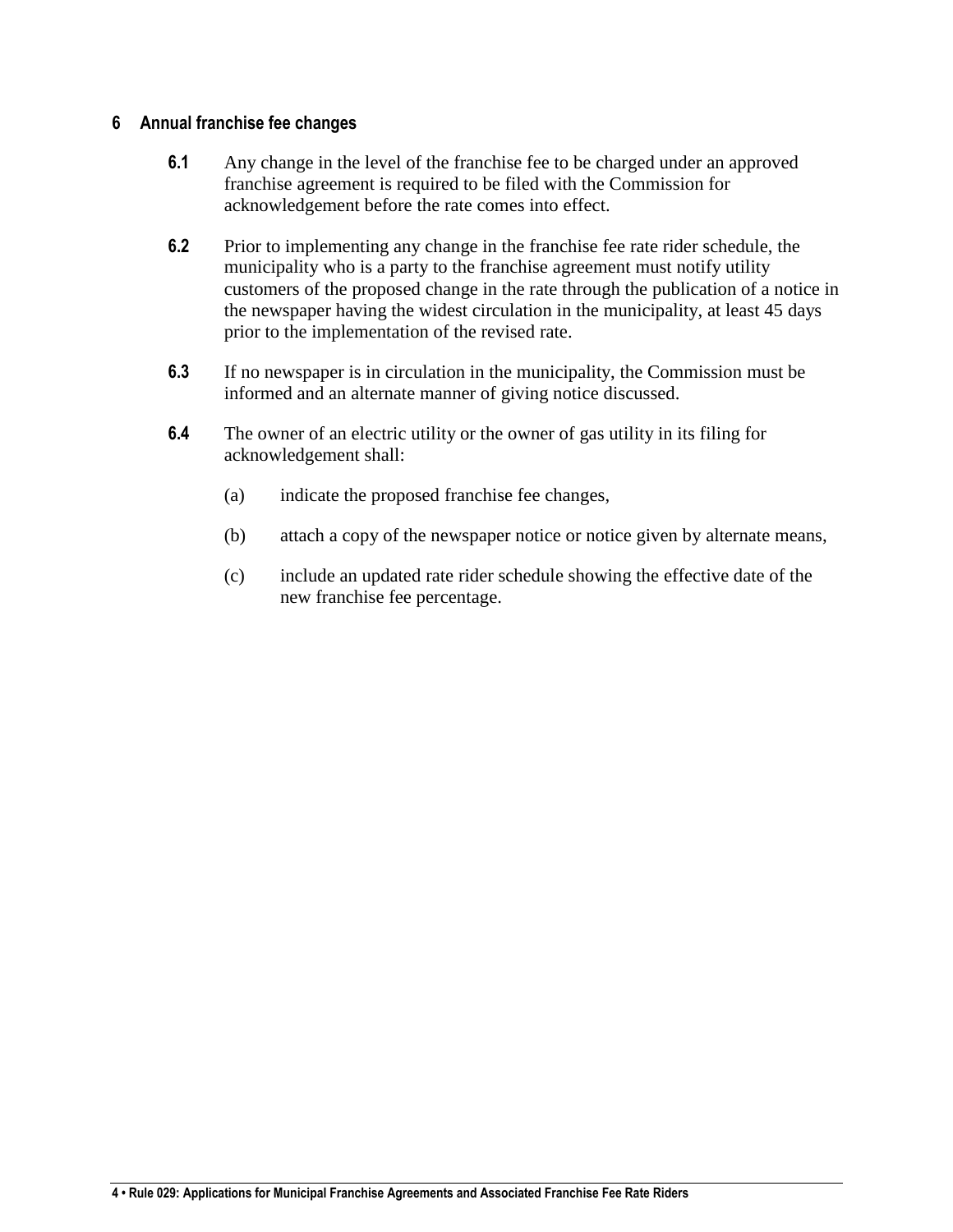

1400, 600 Third Avenue S.W. Calgary, Alberta T2P 0G5

# **Appendix 1 - Electric Franchise Application Form Month, Day Year**



Pursuant to Section 45 of the *Municipal Government Act*, and Section 139 of the *Electric Utilities Act*, [Electric Utility] applies for approval of a franchise agreement with [municipality]. The franchise agreement satisfies the requirements of the *Municipal Government Act* and *Electric Utilities Act.* In addition, pursuant to Section 102 of the *Electric Utilities Act*, [Electric Utility] applies to the Alberta Utilities Commission for approval of its [Franchise Fee Rate Rider Schedule], which reflects the franchise fee percentage as set out in the franchise agreement.

| <b>1. FRANCHISE AGREEMENT</b><br>The proposed franchise agreement is based on the standard electric franchise agreement template approved in<br>Decision 2012-255 or 2012-294, and forms part of this application.                                                                                                                                                                                                                                                          | <b>YES</b><br>NO | ш<br>п       |  |  |
|-----------------------------------------------------------------------------------------------------------------------------------------------------------------------------------------------------------------------------------------------------------------------------------------------------------------------------------------------------------------------------------------------------------------------------------------------------------------------------|------------------|--------------|--|--|
| 2. MODIFIED FRANCHISE AGREEMENT<br>The proposed franchise agreement includes changes to the standard electric franchise agreement template<br>approved in Decision 2012-255 and 2012-294.                                                                                                                                                                                                                                                                                   | YES<br>NO        | LI<br>$\Box$ |  |  |
| If there are changes to the template, include a document indicating the changes to the franchise agreement template and the<br>result or impact of the change, also include the supporting rationale for each change.                                                                                                                                                                                                                                                       |                  |              |  |  |
| 3. TERM<br>The term of the franchise agreement is 20 years or less, with a proposed term of [XX years].                                                                                                                                                                                                                                                                                                                                                                     |                  |              |  |  |
| <b>4. EFFECTIVE DATE</b><br>The proposed effective date of the franchise agreement is [Month XX, YYYY].                                                                                                                                                                                                                                                                                                                                                                     |                  |              |  |  |
| <b>5. FRANCHISE FEE</b><br>In the absence of prior approval by the Commission, the franchise fee will not exceed 20 per cent. The proposed franchise fee of<br>[XX] per cent [replaces the current franchise fee of XX per cent or is a continuation of the current franchise fee.] The proposed<br>franchise fee will result in [an increase or a decrease of \$X.XX to or a continuation of \$X.XX in] the average monthly charge for<br>an average residential customer. |                  |              |  |  |
| <b>6. RATE RIDER SCHEDULE</b><br>The franchise fee rate rider schedule forming part of this application is effective on [ <mark>Month XX, YYYY</mark> ], shows the [proposed or<br>continuing] franchise fee.                                                                                                                                                                                                                                                               |                  |              |  |  |
| 7. NOTICE OF APPLICATION FILING<br>Notice of the proposed franchise agreementwas advertised on [Month XX, YYYY] in the [XXXX newspaper] using template<br>version [YYYY-XX].                                                                                                                                                                                                                                                                                                |                  |              |  |  |
| 8. OBJECTIONS<br>Objections or concerns related to the proposed franchise agreement were received.                                                                                                                                                                                                                                                                                                                                                                          | YES<br>NO.       | ப<br>$\Box$  |  |  |
| If objections or concerns were received, include a copy of the written submission. Also, include any written submissions<br>supporting the proposed franchise agreement.                                                                                                                                                                                                                                                                                                    |                  |              |  |  |
| 9. BYLAW<br>Municipality has commenced reading of [Bylaw No. XXXX] approving the franchise agreement.                                                                                                                                                                                                                                                                                                                                                                       |                  |              |  |  |
| <b>10. CONTACTINFORMATION</b><br><b>Electric Utility</b><br>[Contact Name]<br>[Contact Phone]<br>[Contact email]                                                                                                                                                                                                                                                                                                                                                            |                  |              |  |  |